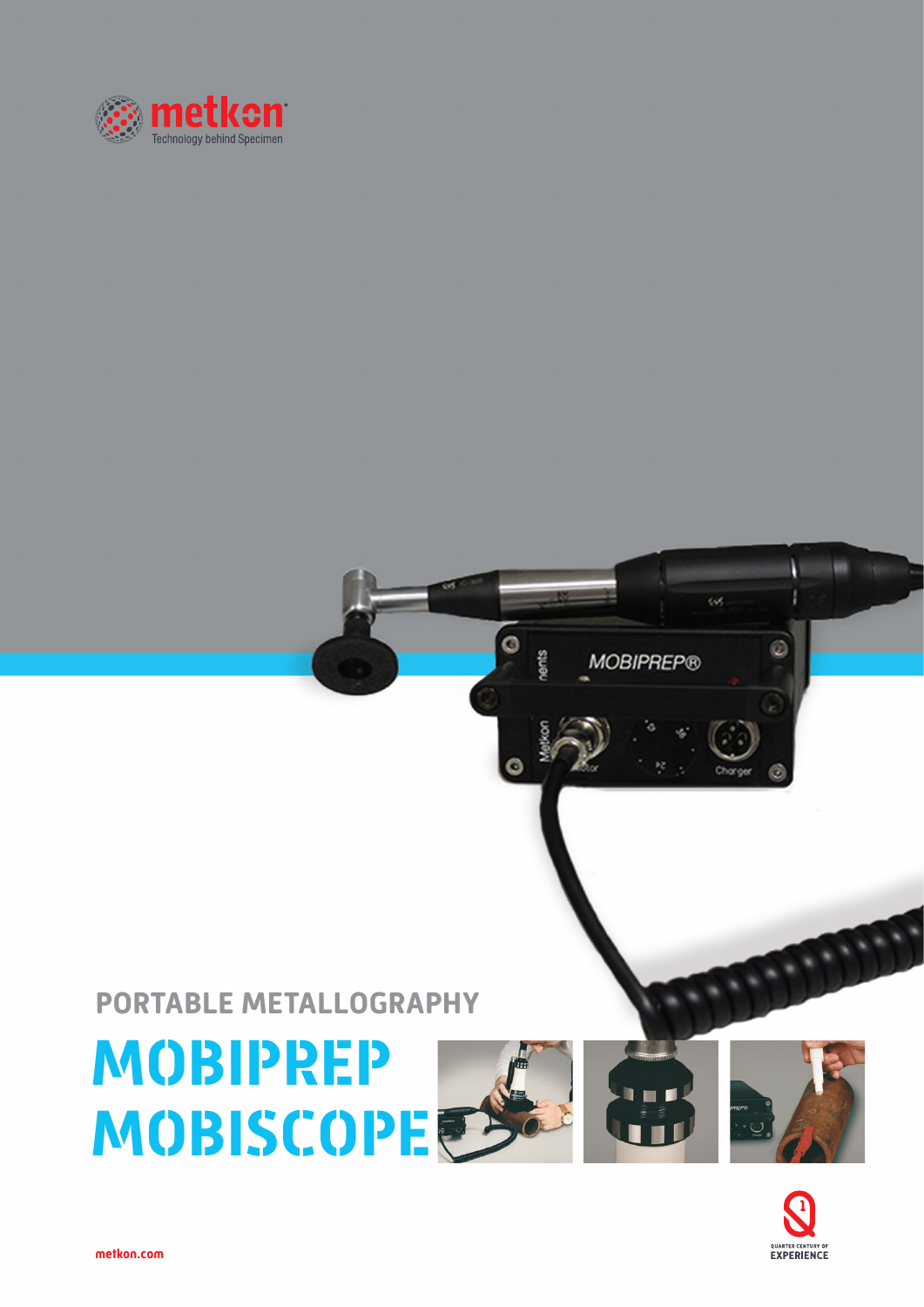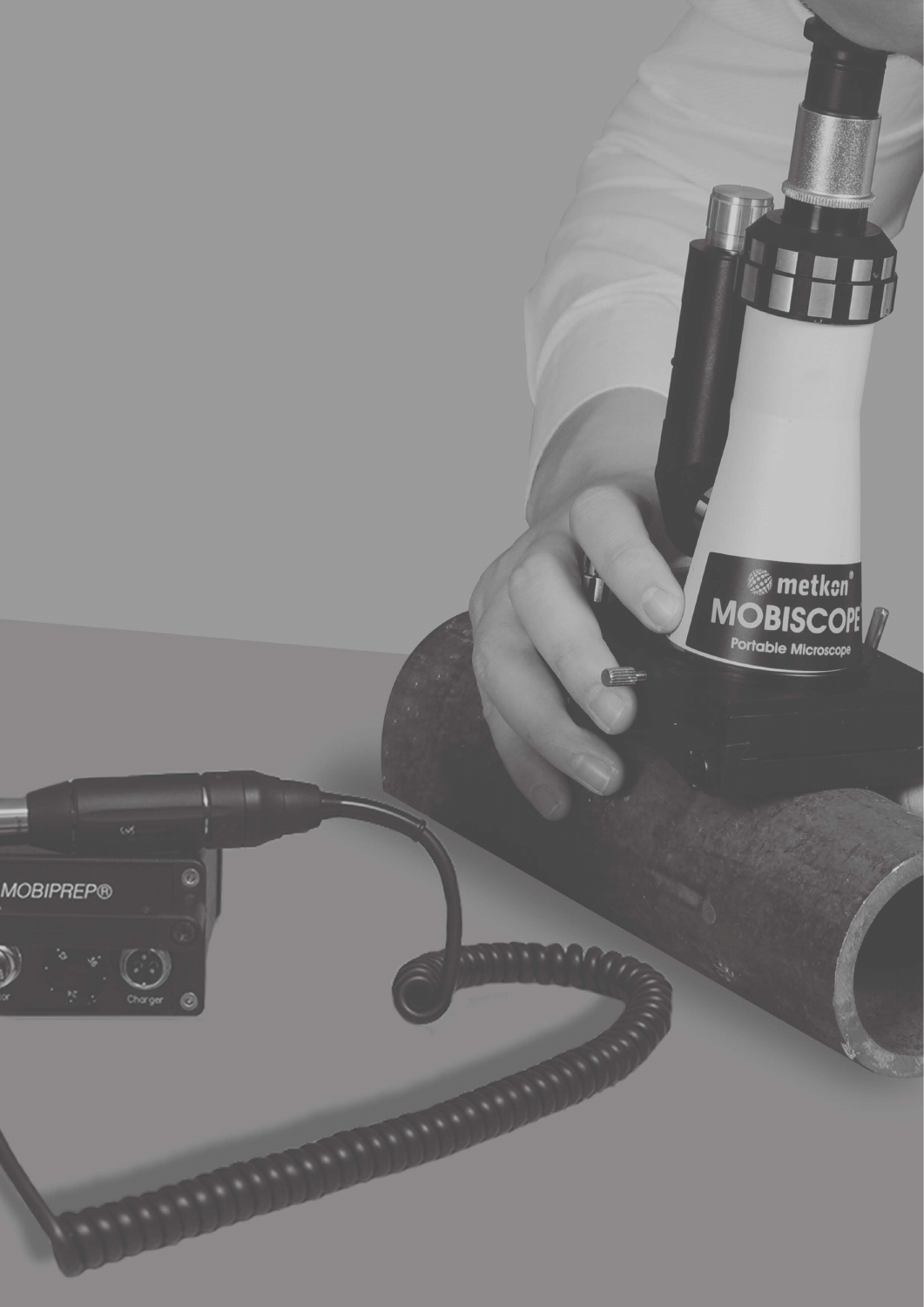

## **MOBIPREP MOBISCOPE**



In-situ/Field metallography is widely used for microstructure analysis on large parts (samples) that cannot be easily carried or where destructive preparation is not permissible such as storage tanks, piping system, power plants, etc. In-situ Metallography allows for quick on-site evaluation of a component. There are numerous advantages in using in-situ/field metallography.

- 
- 
- 
- •Replicas are ideal for both flat and curved surfaces.
- •Ability to evaluate microstructural changes in a component during its lifetime.
- •Wide range of application area.

#### **MOBIPREP**

MOBIPREP is a battery powered portable Grinder / Polisher and etcher designed for metallographic sample preparation in field or in laboratory. MOBIPREP contains maintenance-free batteries to work without stationary mains, consists of a control unit and a precision hand-guided grinding-polishing device with high performance micro motor.

MOBIPREP's hand-guided device can be used with either 45° or 90° angle or straight grinding-polishing pieces. The switch for ON/OFF is on the hand-guide and provides a click sensation with a confirmation tone from the control unit when the switch is operated.

All accessories are supplied with a hardcase protection and carrying bag where you have sufficient space to place your consumables.

With the etching pen MOBIPREP may be used for electrolytic etching. Thus working in field with alloyed steels is possible which can be etched by weak electrolytes instead of strong acids.



MOBIPREP Portable Grinding/Polishing & Electrolytic Etching Machine



MOBIPREP With the Etching Pen for Electrolytic Etching





Hand-Guided Grinding-Polishing Device

Hardcase Protection & Carrying Bag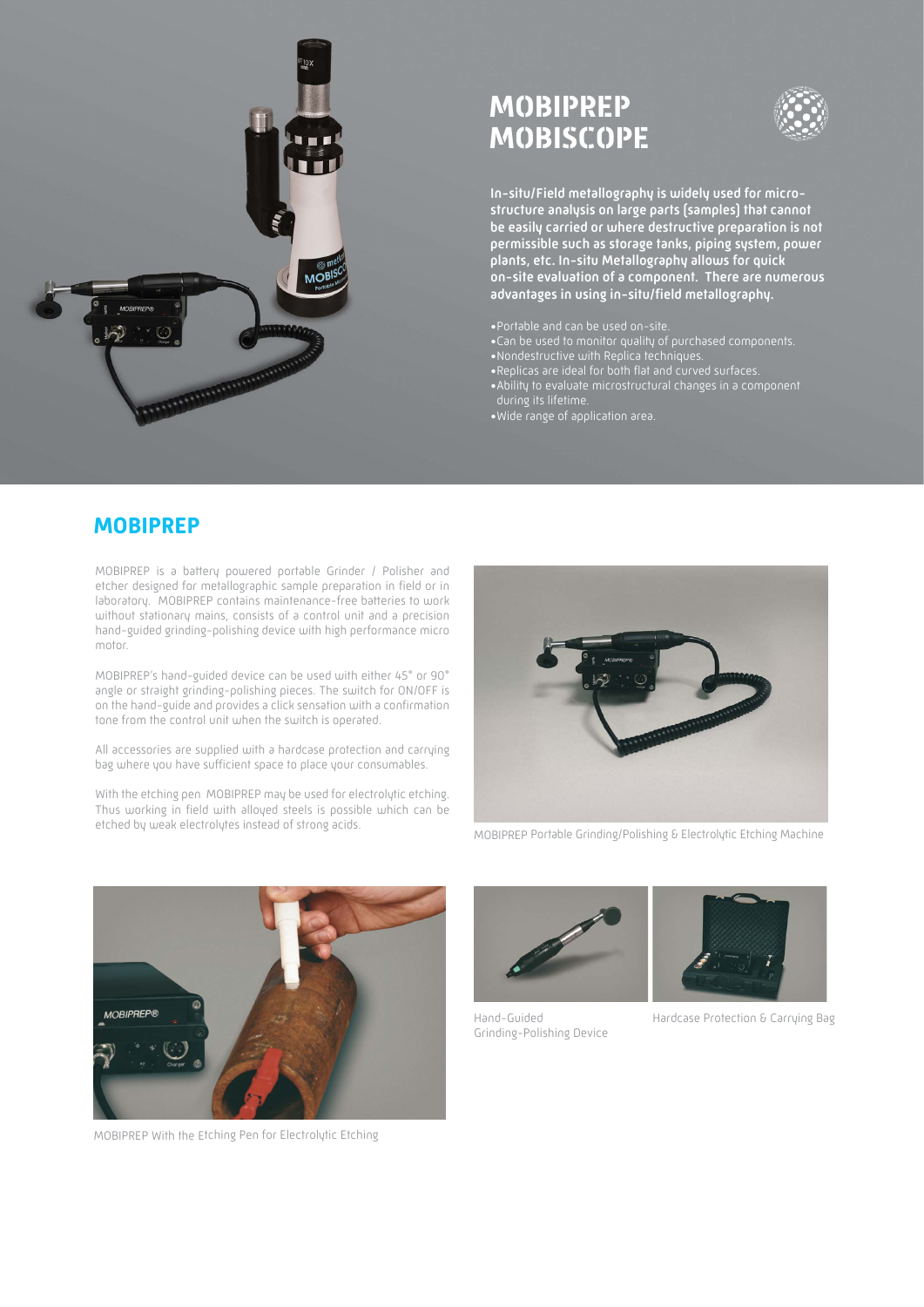#### **MOBISCOPE**

MOBISCOPE is ideal for examination of prepared surfaces on site. In case of detailed analysis in the laboratory, replica kit is recommended.

MOBISCOPE portable microscope provides up to 100x and 500x total magnification with 10x and 50x objectives which are supplied as standard. Optional 20x and 80x objectives are available. Rechargeable built in LED illumination with no need of electrical supply.

With the magnet stage, MOBISCOPE can be easily attached against the surface of any ferrous material at any angles on flat and curved surfaces.

Aluminum transport case with special foam inside customized for MOBISCOPE and the accessories for maximum protection during transportation.





MOBISCOPE Portable Microscope Fine/Coarse Focusing Magnetic Stage Aluminum Transport Case





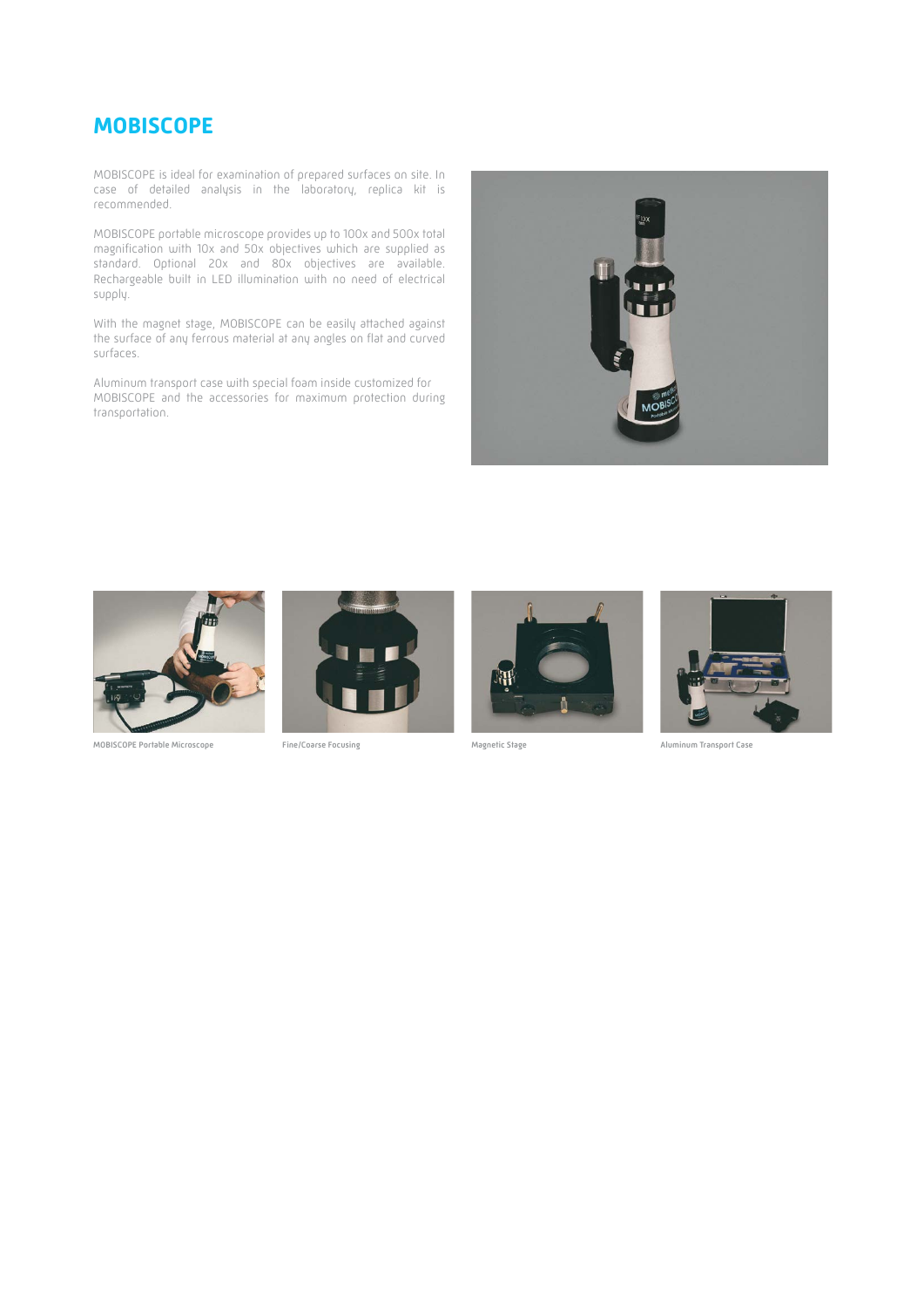

#### Replication

Ò

Preparing a replica of the polished and etched surface is quite simple and an essential feature of in-situ/field metallography. Although the polished and etched surface can be examined directly with a portable microscope, replica foil will provide a permanent record of the microstructure. This replica can be taken back to the metallographic laboratory and enhanced. It can then be studied under the light microscope or scanning electron microscope(SEM).

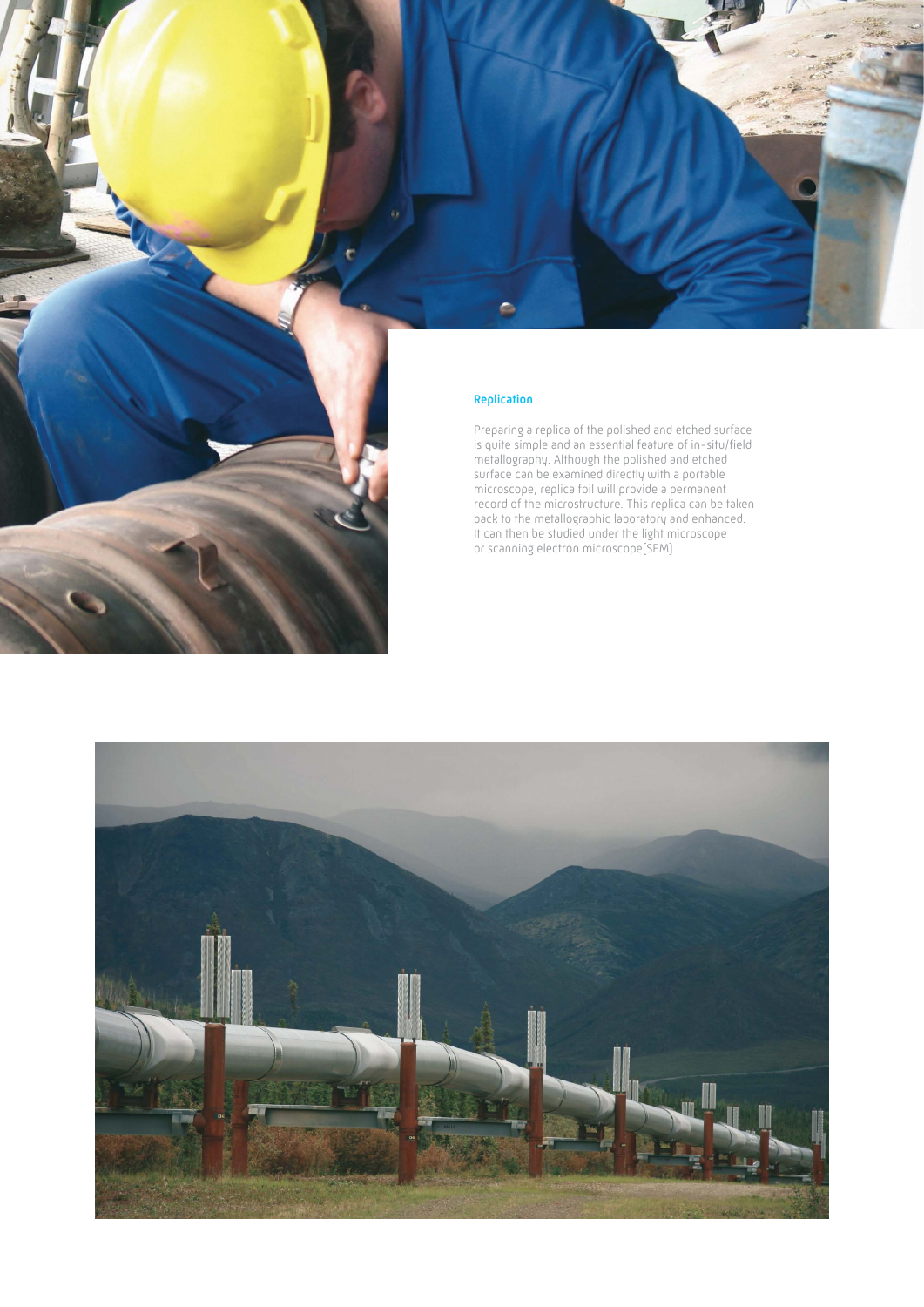### **SPECIFICATIONS**

Eyepiece

LWD Plan Objective

(no cover glass)

Focusing

Light Source

Packing

Mechanical Tube Length

| <b>ORDER NO</b>             |        | 90 01                                                                                                                                                                             | 90 01                          | <b>MOBIPREP</b><br>Portable grinding/polishing & Electrolytic etching<br>Contains maintenance-free batteries to work without<br>stationary mains,<br>consists of a control unit and a precision hand-guided<br>grinding-polishing<br>device with high performance micro motor.<br>Output 36 V, adjustable in 5 steps<br>Hand-guided device: High Torque Brushless DC Motor<br>Included Accesories - Angle Piece 90° -<br>Grinding and polishing carriers (5 pieces)<br>Automatic Charger 12 V / 2,5 A<br>Optional Etching Pen<br>Dimensions: 104 x 54 x 160 mm, Weight 1 kg. |  |
|-----------------------------|--------|-----------------------------------------------------------------------------------------------------------------------------------------------------------------------------------|--------------------------------|------------------------------------------------------------------------------------------------------------------------------------------------------------------------------------------------------------------------------------------------------------------------------------------------------------------------------------------------------------------------------------------------------------------------------------------------------------------------------------------------------------------------------------------------------------------------------|--|
| MODEL NO                    |        | <b>MOBIPREP</b>                                                                                                                                                                   |                                |                                                                                                                                                                                                                                                                                                                                                                                                                                                                                                                                                                              |  |
| Voltages                    |        | 36V or 100-240V / 50-60Hz                                                                                                                                                         |                                |                                                                                                                                                                                                                                                                                                                                                                                                                                                                                                                                                                              |  |
| Speed                       |        | $0 - 25.000$ rpm                                                                                                                                                                  |                                |                                                                                                                                                                                                                                                                                                                                                                                                                                                                                                                                                                              |  |
| 2 LED Indicator             |        | On / Low Battery                                                                                                                                                                  |                                |                                                                                                                                                                                                                                                                                                                                                                                                                                                                                                                                                                              |  |
| <b>Operation Modes</b>      |        | $E = E$ tching-1<br>· EP-Etching-2 or Polishing-1<br>· EPG - Etching-3 or Polishing-2 or Grinding-1<br>· PG - Polishing-2 or Grinding-2<br>$- G3 - Grinding-3$<br>$G4-Grinding-4$ | 90 10<br>90 11<br>9012<br>9013 | <b>Accessories for MOBIPREP</b><br>Etching-Pencil for electrolytic etching<br>- Angle piece 90°, with 3-mm collet on<br>Angle piece 45°, with 3-mm collet on<br>- Straight quick release piece of, with 3-mm collet on                                                                                                                                                                                                                                                                                                                                                       |  |
| Disc Diameter               |        | 30 mm.                                                                                                                                                                            | 90 14<br>90 15                 | Grinding and polishing carriers (5 pieces)<br>- Shoulder bag for Mobiprep, synthetic leather                                                                                                                                                                                                                                                                                                                                                                                                                                                                                 |  |
| <b>Reduction Gear</b>       |        | 3, 9:1                                                                                                                                                                            |                                |                                                                                                                                                                                                                                                                                                                                                                                                                                                                                                                                                                              |  |
| Dimensions                  | Width  | $104 \text{ mm}$                                                                                                                                                                  | 90 02                          | <b>MOBISCOPE</b><br>Portable Metallurgical Microscope<br>Basic Magnification: 100x - 500x                                                                                                                                                                                                                                                                                                                                                                                                                                                                                    |  |
|                             | Height | 54 mm                                                                                                                                                                             |                                | Eyepieces: WF10X/FN18, Dia 23.2<br>Objectives: 10x/0.25 (W.D. 7,3 mm), 50x/0.65 (W.D. 0.5mm)<br>C-mount adapter (for connecting C-mount cameras)                                                                                                                                                                                                                                                                                                                                                                                                                             |  |
|                             | Depth  | 160 mm                                                                                                                                                                            |                                | Mechanical tube lengnth 160 mm<br>Coaxial coarse/fine focus system, range:36mm<br>Polarizing Kits : Polarizer and Analyzer                                                                                                                                                                                                                                                                                                                                                                                                                                                   |  |
| Total weight                |        | 1 kg                                                                                                                                                                              |                                | Coaxial illumination, build-in LED rechargeable, brightness<br>adjustable<br>Including portable aluminium case.                                                                                                                                                                                                                                                                                                                                                                                                                                                              |  |
| <b>ORDER NO</b><br>MODEL NO |        | 90 02                                                                                                                                                                             | 9030<br>9031<br>9032           | <b>Accessories for MOBISCOPE</b><br>Magnet Stage<br>Objective 20X<br>Objective 80X                                                                                                                                                                                                                                                                                                                                                                                                                                                                                           |  |
|                             |        | <b>MOBISCOPE</b>                                                                                                                                                                  |                                |                                                                                                                                                                                                                                                                                                                                                                                                                                                                                                                                                                              |  |
| <b>Total Magnification</b>  |        | $100 - 500x$                                                                                                                                                                      |                                |                                                                                                                                                                                                                                                                                                                                                                                                                                                                                                                                                                              |  |
| Head                        |        | Monocular                                                                                                                                                                         |                                |                                                                                                                                                                                                                                                                                                                                                                                                                                                                                                                                                                              |  |

WF10X

PLL 10X/0.25 WD:7.3mm

PLL 50X/0.65 WD:0.5mm

160mm

Coaxial coarse/fine focus system, range:36mm

Coaxial illumination

build-in LED rechargeable

brightness adjustable

| Portable aluminium case | * Other voltages and frequencies available upon request. Please state when |
|-------------------------|----------------------------------------------------------------------------|
|                         | ordering. All specifications are subject to change without notice.         |